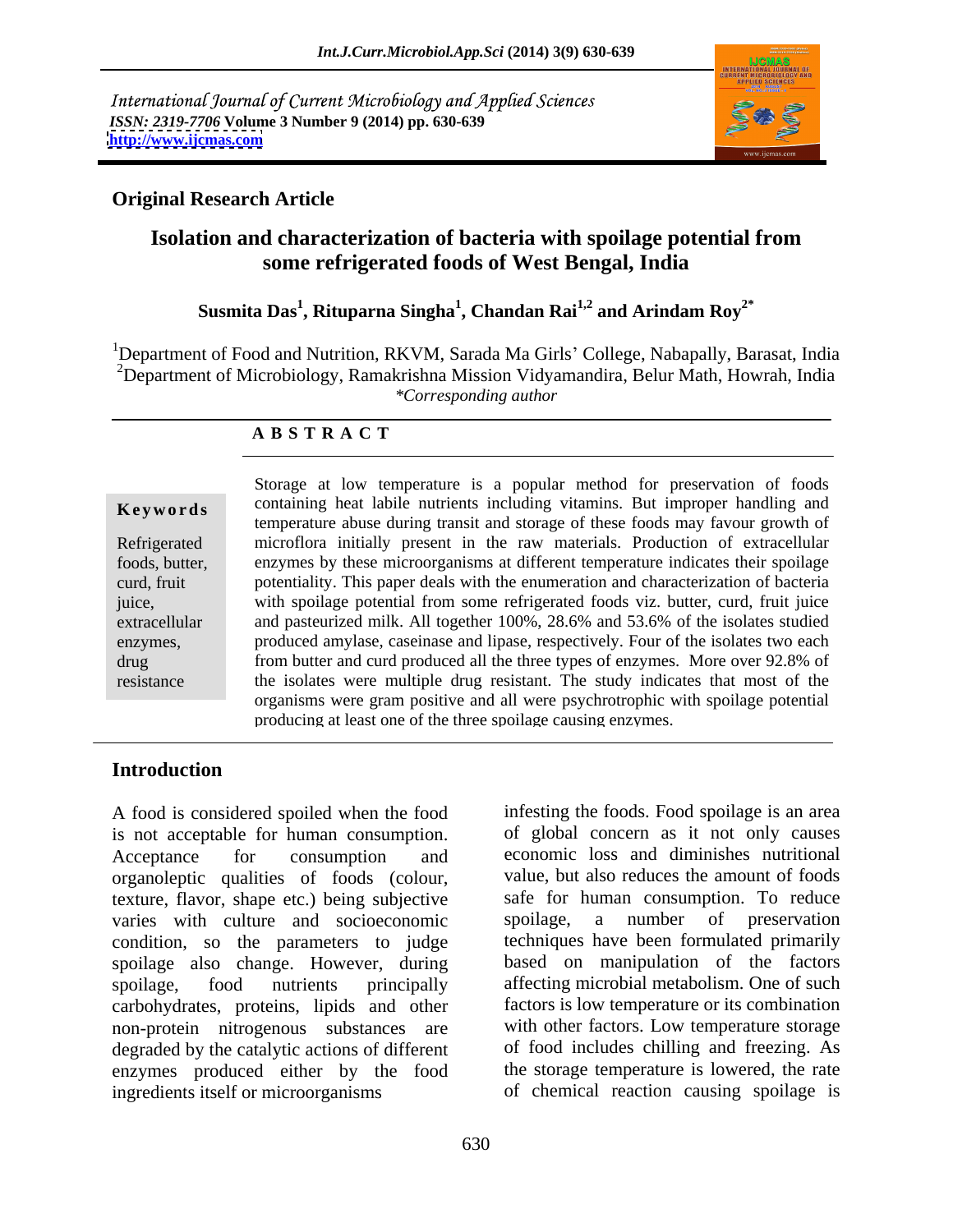reduced increasing the shelf life of food In recent years chilling storage of foods has products. Chilling is done by storing foods increased enormously. The reasons behind at temperature near, but above their freezing increasing popularity of chilled foods are point, typically 0°C-5°C (Kondratowicz and Matusevičius, 2002). Low temperature demand for fresh foods without hazardous storage exert a selective effect preventing the growth of mesophiles and leading to a time they require convenience of occasional microflora predominated by psychrotrophs owing to presence of higher levels of cannot grow at chill temperature they are not necessarily killed and may resume growth containing phenolics, flavonoids and

very important for the growth and nutrition ubiquitous enzymes produced from plants, animals, fungi and bacteria (Wooley and Petersen, 1994). They are serine hydrolases and contain the consensus sequence  $G-X_1-S$ - $X_2$ -G as the catalytic moiety, where G = glycine, S = serine,  $X_1$  = histidine and  $X_2$  = glutamic or aspartic acid (Svendsen, 1994). glutamic or aspartic acid (Svendsen, 1994). The samples of pasteurized milk, curd, They catalyze the hydrolysis of triglycerides packed butter & packed fruit juice stored in into diglycerides, monoglycerides, glycerol refrigerator were collected from different and fatty acids (Joseph et al., 2008). Most of shops of Barrackpore area (Latitude: the bacterial lipases reported so far are 22.76°N, Longitude: 88.37°E) of West constitutive, non-specific in their substrate Bengal, India, in the month of November, specificity and few of these are thermostable  $2013$ . The collected samples were

Now-a-days consumers chemical preservatives while at the same shopping to conserve time.

unsaturated and short chain fatty acids in Though consumption of fruit juices is their membrane lipids. Though mesophiles becoming popular rapidly (Zabidah et al., when temperature abuse during storage ascorbic acid, may lose some of their occurs. Moreover some pathogenic antioxidant molecules during storage in microorganisms causing gastrointestinal refrigerator (Sarkar et al., 2014). From ailments may grow albeit slowly at low microbiological point of view good quality temperatures (Adams and Moss, 1995). raw materials and hygienic handling are key Microbial spoilage is caused by enzymes foods. Moreover, the availability of an most of which are intracellular and some are efficient cold chain from manufacture to extracellular. The enzymes are principally consumption is important for good chilling amylases, proteases and lipases. Though preservation that might be lacking in catalytic activity of microbial enzymes is developing countries like India. However, reduced at low temperature they may not be reports regarding microflora with spoilage inactivated completely. Carbohydrates being potential present in refrigerated foods viz. the most preferred source of energy, butter, curd, fruit juice and pasteurized milk production of extracellular amylases are in India are scanty. Hence the present study of microorganisms present. Proteolysis bacteria from marketed refrigerated foods causes off-flavour. Lipases are water soluble with spoilage potential and preparation of 2011), reports are there that fruit juices containing phenolics, flavonoids and requirements for the production of safe chill was undertaken to isolate and characterize their antibiotic resistance pattern.

# **Materials and Methods**

# **Collection of samples**

(Macrae and Hammond, 1985) transported to the laboratory aseptically in2013. The collected samples were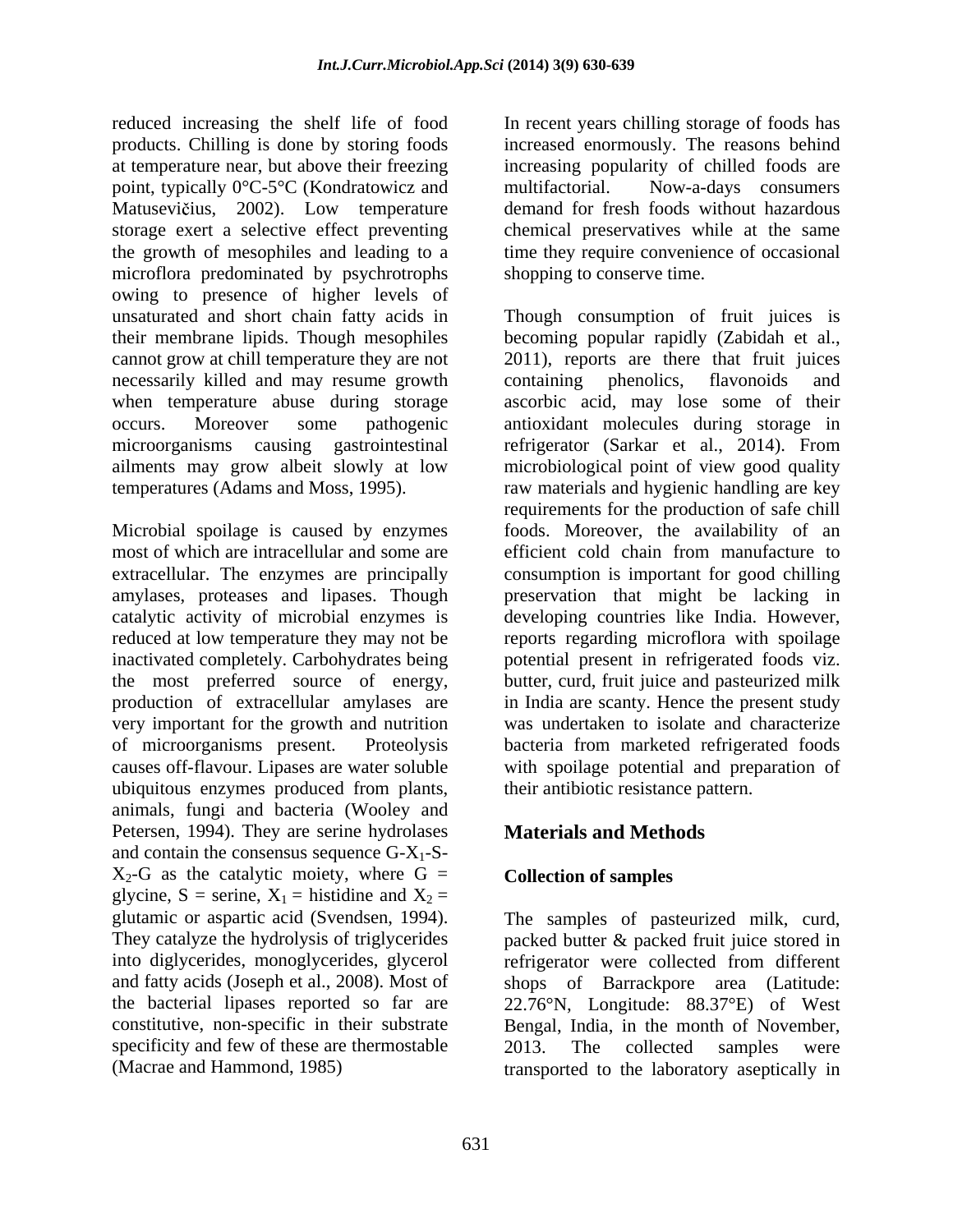an ice box and kept into refrigerator until

Representative samples (10 ml for milk and fruit juice and 10 g for butter and curd) were respective medium and incubated for 72 h at homogenized with 90 ml sterile physiological saline  $(0.85\% \text{ wV}^{-1})$  sodium chloride, pH 7.2) by shaking vigorously at tested by flooding Lugol's iodine solution room temperature in a rotary orbital shaker on incubated starch agar plates to check for 2 minute. 0.1 ml of the appropriate dilutions was spread-plated on the surface of colony. Colonies surrounded by clear zones a dried Nutrient agar (HiMedia MM012) plate and incubated at 30°C for 72 h. After incubation, the colonies appearing on the suitable plates (30-300 colonies per plate) were counted and expressed as colony Antibiotic susceptibility was tested using the forming units (cfu) per ml or per g fresh disc agar diffusion method (Bauer et al., weight sample. The isolated colonies were 1966). Three colonies grown on tryptone classified based on their morphology. Single soya agar (HiMedia M290) plates at 30°C isolate from each morphotype was selected for 24 h, were transferred to 5 ml tryptone for further analysis, purified by repeated streaking on nutrient agar and stored on at the same temperature for 6 h. A sterile nutrient agar slants at 4<sup>o</sup>C for future study. cotton swab was dipped into the inoculum

Briefly one loopful of 18h old culture in showing complete inhibition were measured. nutrient broth (HiMedia M002) was streaked on the surface of nutrient agar plates and **Morphological** and **biochemical** incubated upto 72 h at the selected temperatures. Visible growth in naked eye was monitored daily. The isolates were morphologically

# **Production of enzymes at different**

Isolates showing growth at the selected temperatures in nutrient agar plates were acetylmethylcarbinol production from tested for the production of enzymes viz.

analyzed. tributyrin agar base (HiMedia M157) **Isolation of bacteria** (HiMedia FD081) respectively. Briefly one <sup>-1</sup> sodium temperatures. Amylase production was caseinate agar (HiMedia M588) and supplemented with  $1.0\%$  vv<sup>-1</sup> tributyrin  $^{-1}$  tributyrin tributyrin loopful of 18 h old culture in nutrient broth was streaked singly on the surface of their previously observed growth formation of clear zones surrounding the indicated production of caseinase and lipase.

## **Susceptibility to antibiotics**

**Growth at different temperatures** agar (HiMedia M173) plate (4 mm thick). Each of the isolates was tested for growth on susceptibility test discs (HiMedia) were nutrient agar plates at different temperatures applied aseptically. The plates were viz. 5 $\degree$ C, 15 $\degree$ C, 25 $\degree$ C, 35 $\degree$ C, 45 $\degree$ C and 55 $\degree$ C. incubated at 30 $\degree$ C for 18 h. The zones disc agar diffusion method (Bauer et al.,1966). Three colonies grown on tryptone soya broth (HiMedia M011) and incubated and applied evenly onto Mueller-Hinton After drying for 15 min, various antibiotic

## **Morphological and biochemical characterization**

**temperature** characterization included production of amylase, caseinase and lipase on starch agar as sole carbon source, production of (HiMedia M107S), standard method ammonia from hydrolysis of arginine andThe isolates were morphologically characterized by their Gram reaction and cell morphology. Biochemical indole from tryptophan, mixed acid fermentation from glucose (MR reaction), acetylmethylcarbinol production from glucose (VP reaction), utilization of citrate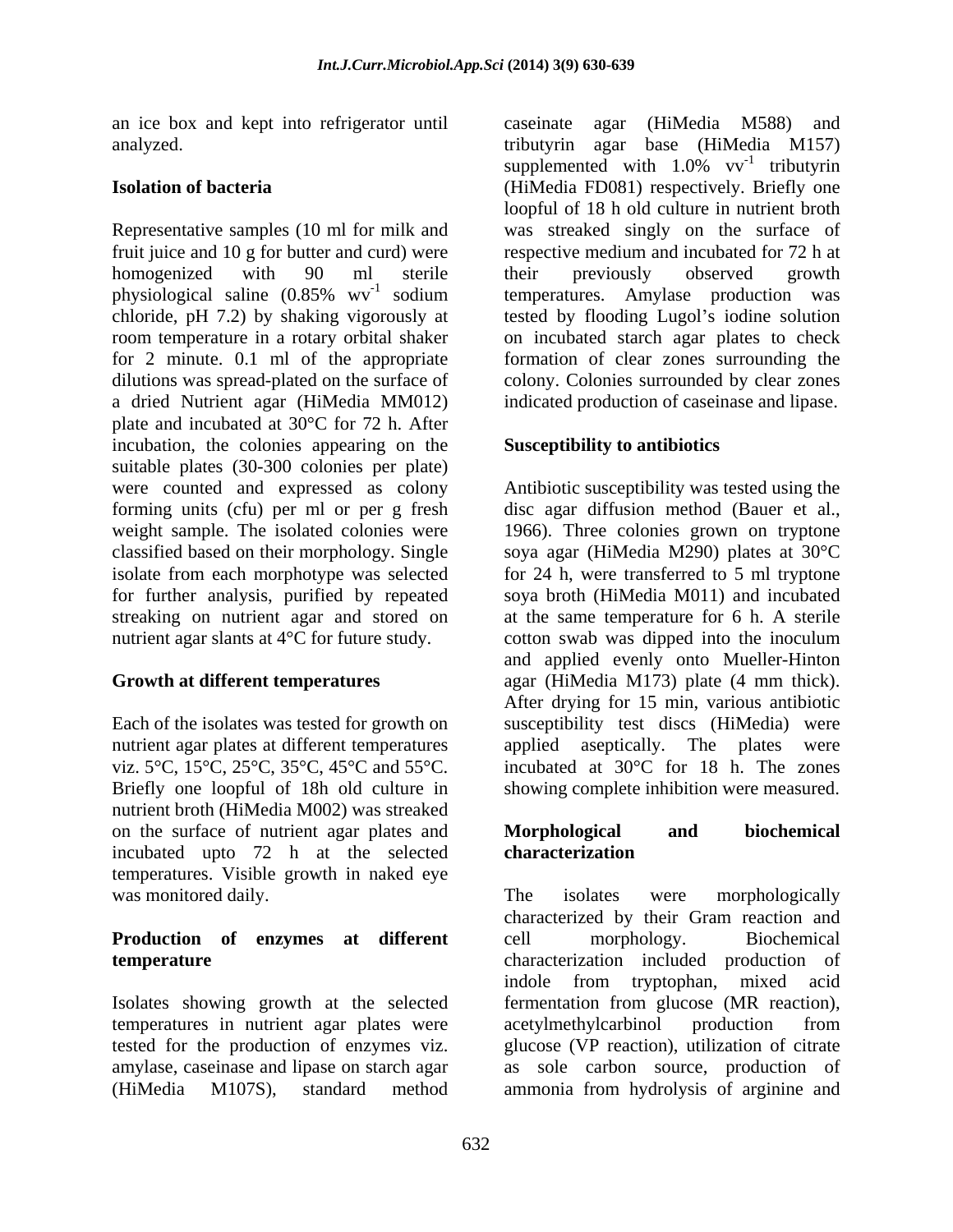gelatinase production to hydrolyze gelatin

Study of the total aerobic mesophilic bacterial count shows that the bacterial load was highest in fruit juice  $(1.16 \times 10^{9} \text{ cftu m}^{-1})$ <sup>1</sup>) while lowest in curd  $(2.08 \times 10^8 \text{ cftu g-1}).$ Pasteurized milk and butter samples contained 2.68 x  $10^8$  cfu ml<sup>-1</sup> and 3.80 x  $10^8$ respectively. A total of eight, nine, five and six morphotypes of bacterial colony could be recovered from the samples of butter, curd, fruit juice and milk, respectively. aminoglycosides, one fluorinated derivative<br>Some of the colonies from butter and curd of quinolone and one tetra-cyclic Some of the colonies from butter and curd

selected for study of growth at different temperatures (Table 1). None of these isolates could grow at 5°C and even at 15°C within 24 h of incubation. First visible growth was observed at 15°C after 48 h of incubation. Out of the eight isolates from butter, two could grow at a maximum of 55°C. Three isolates could grow at a maximum of 45°C after 24 h, one after 72 h and rest two could not grow at 45°C at all. Of the nine isolates from curd, three isolates showed growth at 45°C after 24 h of incubation while another three showed growth at 45°C only after 72 h of incubation. Rest three isolates could not grow at  $45^{\circ}$ C at all. Of the five isolates from  $\frac{m\pi}{2}$  in  $\frac{m\pi}{2}$  is done during processing of rew fruit juice, one showed growth at 45°C after 72 h of incubation. Rest four from fruit and particular to increase the sponds juice and six from milk showed highest growth temperature of 35°C.

Qualitative assay of amylase production (Table 2) shows that all the twenty eight (100%) isolates produced amylase. Nineteen of these barring one from butter, three each

(Harrigan, 1998). produced amylase at both 15°C and 25°C. **Results and Discussion** shows that eight of the twenty-eight (28.6%) <sup>9</sup> cfu ml<sup>-</sup> milk. Lipase production analysis (Table 4) was highest in fruit juice  $(1.16 \times 10^9 \text{ cftu m} \cdot \text{milk} \cdot \text{Lipase production analysis}$  (Table 4)<br>
here the twenty-eight 8 cfu g-1). shows that fifteen of the twenty-eight  $8 \text{ cftu} \text{ ml}^{-1}$  and 3.80 x  $10^8$  included six from butter and nine from curd. cfu g<sup>-1</sup> total aerobic mesophilic bacteria, The results of antibiotic susceptibility were mucoid in consistency. hydrocarbon are shown in Table 5. All the Taking one isolate from each morphotype, more than 80% of the isolates were resistant altogether twenty-eight isolates were to ticarcillin and colistin. Hundred percent from curd and fruit juice and two from milk Study of the caseinase production (Table 3) isolates belonging to butter, curd and milk produced caseinase. These included three each from butter and curd and two from (53.6%) isolates produced lipase. These The results of antibiotic susceptibility analysis of the twenty-eight isolates to eleven different antibiotics including three -lactams, two cationic peptides, four aminoglycosides, one fluorinated derivative of quinolone and one tetra-cyclic isolates were resistant to ampicillin while more than 80% of the isolates were resistant of the isolates were sensitive to imipenem and streptomycin.

> All the isolates from milk were gram positive in nature. One isolate each from butter and fruit juice and two from curd were gram negative. Eighteen isolates were rods while ten isolates were cocci. All the isolates were indole and methyl red negative while VP and citrate positive. All the isolates hydrolyzed gelatin but none could hydrolyze arginine.

> All the four types of foods in our study had a high mesophilic bacterial count. Heat treatment is done during processing of raw materials to kill the pathogenic and spoilage causing bacteria to increase the shelf-life of final products before packaging. Milk and fruit juice contain plenty of nutrients including heat labile vitamins making these products unsuitable for heat treatment at very high temperature. Moreover high level of bacterial count in the raw materials, discontinuous cold chain transit and storage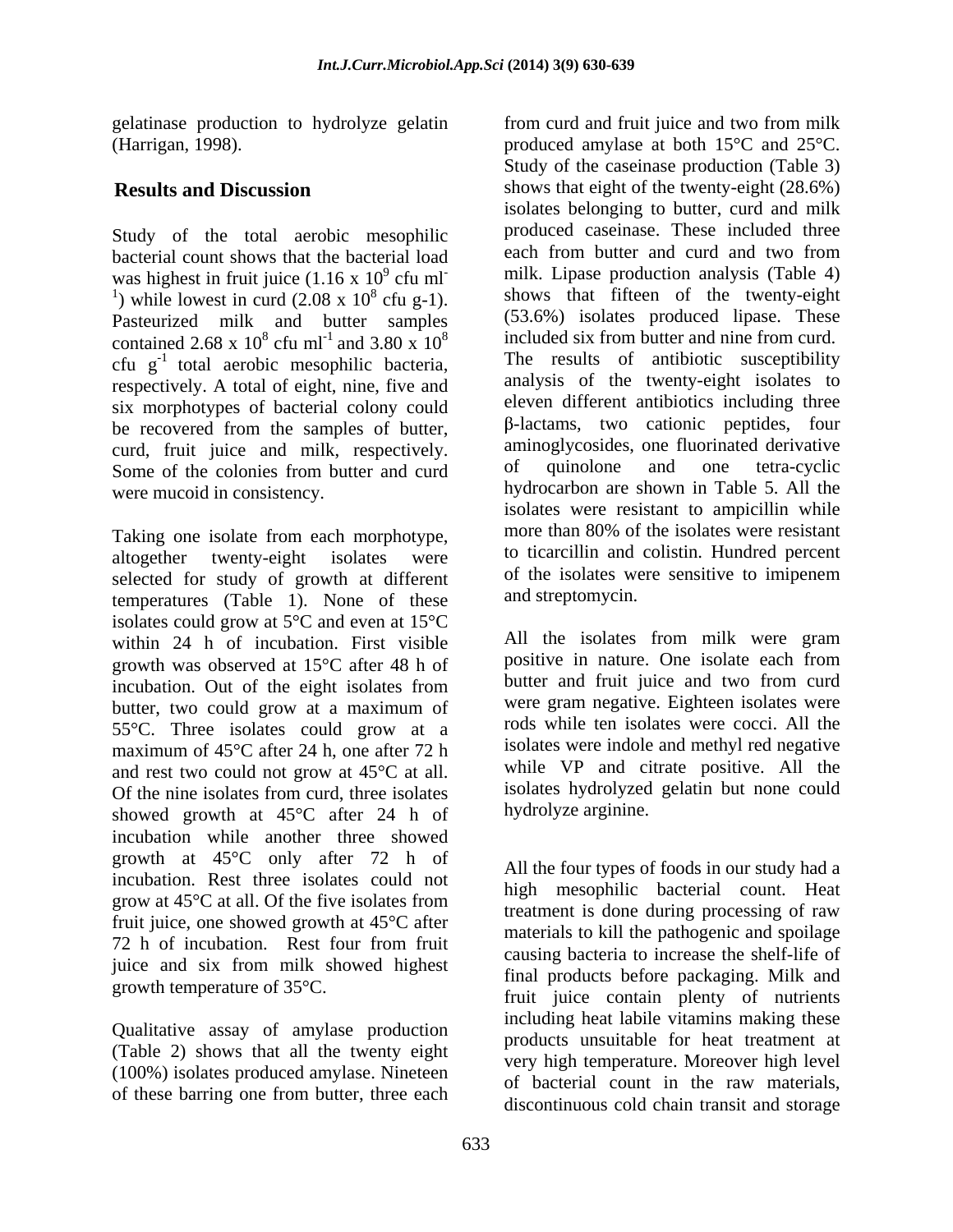of these products at ambient temperature in may be present initially in the raw milk and the retail outlets may be the factors for such the organisms present in the final product a high bacterial count. Butter and curd being are either mesophilic or psychrotrophic. produced by fermentation of milk may contain high number of fermenting bacteria in milk has been reported by microorganisms. However, butter may be contaminated with microorganisms coming

Reports are there of psychrotrophic gram curd produced amylase at both 15°C and negative bacteria developing and resulting proteolytic and lipolytic changes in butter from fruit juice, one produced amylase at (ICMSF, 2005). The microbiological 15°C only while two each at maximum of examination of cooking butter revealed that 25°C and 35°C, respectively. All the six 100, 36.7, 31.7, 31.7 and 23.3 % of the examined samples were contaminated by 15<sup>o</sup>C and 25<sup>o</sup>C. Two of them could produce psychrotrophic bacteria, coliforms, faecal amylase at 35°C also. Isolates BM5 from coliforms, *E.coli* and *S.aureus*, respectively butter, FM4 and FM5 from fruit juice and (Meshref, 2010). Marketed fruit juice in MM1 and MM4 from milk produced Ogun state, South Western Nigeria have amylase at all the temperatures ranging from been found to be contaminated with  $15^{\circ}$ C to  $35^{\circ}$ C. *Staphylococcus aureus*, *Escherichia coli*, *aeruginosa*, *Bacillus cereus*, *Enterobacter* 

above 5<sup>o</sup>C to 15<sup>o</sup>C. Highest temperature for histamine from histidine, tyramine from isolates from milk lies between 35°C to below 45°C. Four isolates from butter, six highest growth temperature of 45°C to killed the psychrophilic microorganisms temperatures of both 25°C and 35°C.

Presence of spoilage causing psychrotrophic Sørhaug and Stepaniak (1997).

from cream (Jay, 1996). In our study, four All the eight isolates from butter could isolates including one from butter was gram produce amylase at both 15°C and 25°C. negative in nature. One of them showed amylase production even at 35°C. While six of the isolates from 25°C, three at 15°C only. Of the five isolates isolates from milk produced amylase at both  $15^{\circ}$ C to  $35^{\circ}$ C.

*Klebsiella* sp., *Proteus* sp., *Pseudomonas*  Proteinaceous compounds present in foods sp., *Salmonella* sp., *Streptococcus* sp. and proteins and large peptides are hydrolyzed to *Serratia* sp. (Bello et al., 2014). small peptides and amino acids by microbial Contaminating pathogens in fruit juice may extracellular proteinases and peptidases come from utensils like cutting board, knife before cellular transport where they are and extractors (Martínez-Gonzales et al., converted to amino acids before further 2003). metabolism. Metabolic product of amino Lowest temperature for growth of all the and skatole from tryptophan, putrescine and twenty eight strains isolated lies between cadaverine from lysine and arginine, growth of two isolates from butter, three tyrosine and sulphur-containing compounds from curd, four from fruit juice and all the from cysteine and methionine (Ray and including simple proteins, conjugated acids associated with spoilage include indole histamine from histidine, tyramine from Bhunia, 2007).

from curd and one from fruit juice had In this study, three of the isolates from below 55°C. Two isolates from butter had a caseinase at 35°C. One isolate from curd highest growth temperature of 55<sup>o</sup>C. These produced caseinase at 25<sup>o</sup>C. Only two of the characters indicate that heat treatment has isolates from milk produced caseinase at butter while two from curd, produced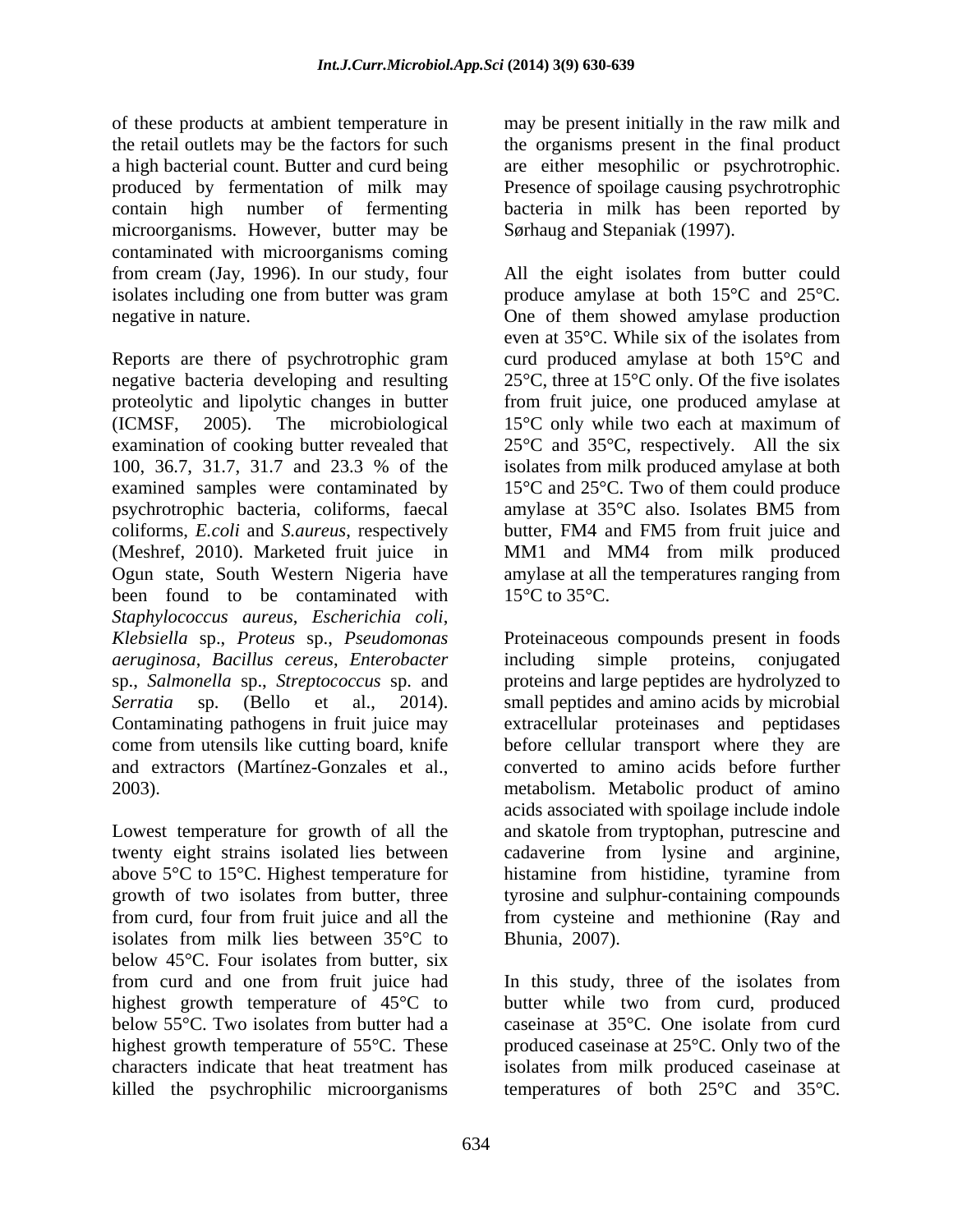*Bacillus cereus*, a gram positive and motile rod, commonly found in soil, has been frequently found in pasteurized milk, study on 32 staphylococci isolated from fruit causing spoilage due to production of protease (Granum et al., 1993). None of the (Sharafati-chaleshtori et al., 2010). isolates from fruit juice could produce Considering the cell wall synthesis caseinase. No isolate could produce inhibitors, all the strains were sensitive to caseinase at 15°C. While six of the isolates imipenem but resistance to ticarcillin and from butter could produce lipase at 25<sup>o</sup>C, ampicillin were 93% and 100%, rest two could not produce lipase at all. One respectively. of the isolates from curd produced lipase at

produce lipase at 15°C. Though lipase

The isolates showed resistance against a range of two to six numbers of antibiotics. Finally it can be concluded that all the While one (3.58%) of the isolates was isolates had spoilage potential producing at resistant to six antibiotics, thirteen (46.4%) least one of the three types of extracellular of the isolates including two from butter, enzymes at a minimum of 15°C. Of these four from curd, one from fruit juice and six four of the isolates (14.3%) viz. BM5, BM8, from milk were resistant to five antibiotics. CM1 and CM2 produced all the extracellular Eight (28.6%) of the isolates of which five enzymes. were from butter, two from curd and one from fruit juice showed resistance to four Antibiogram revealed that BM5 was

Four (14.3%) and two (7.1%) isolates were Alatossava and Alatossava (2007) in their study found that out of 60 psychrotrophic

bacteria isolated from raw milk, 60% harboured multidrug resistant traits. In a juice samples, 78% were antibiotic resistant (Sharafati-chaleshtori Considering the cell wall synthesis ampicillin were 93% and 100%, respectively.

both 25°C and 35°C but all other isolates Ninety-two percent of the isolates were produced lipase at 25<sup>°</sup>C only. The resistant to cell membrane synthesis None of the isolates from fruit juice and earlier study where 100% of the 48 milk could produce lipase. No isolate could foodborne *Bacillus cereus* isolates from producing strains could not be isolated from resistant to polymyxin B (Roy et al., 2007). fruit juice and milk isolates, Chang and The tested isolates were mostly susceptible Kang (2004) reported the presence of a to antibiotics inhibiting protein synthesis lipase producing strain of *Alicyclobacillus* and nucleic acid synthesis. Similar result *acidoterrestris*, a thermoduric soil borne was obtained by Tesfaw et al (2013), where bacterium that produces off-flavour when *Salmonella* isolated from dairy products growing in fruit juices. including cheese, butter and milk were inhibitor antibiotics. This is supported by legume-based fermented foods were sensitive to gentamicin and ciprofloxacin.

enzymes.

antibiotics. resistant to four antibiotics, BM8 and CM2 resistant to three and two antibiotics, refrigerated foods studied contain bacteria respectively. All the milk isolates were with spoilage potential and multiple drug resistant to five antibiotics. Munsch- resistance. So the foods should be stored Antibiogram revealed that BM5 was against five antibiotics and CM1 was resistant to six antibiotics. Thus the below 15°C to avoid microbial spoilage.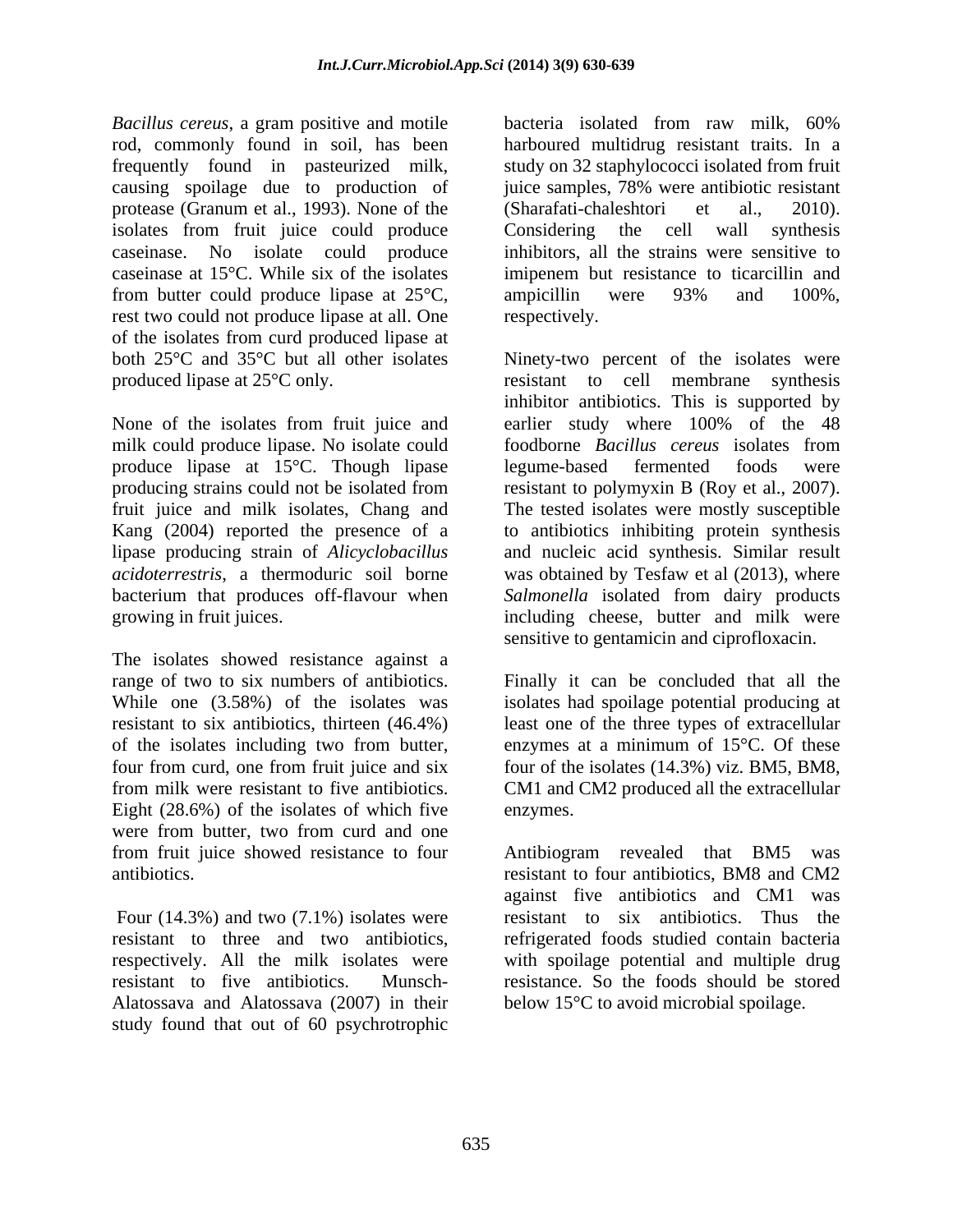| Source           | <b>Isolate</b>                               |               |  | <b>Temperature and time</b>    |                |  |                |                                           |  |
|------------------|----------------------------------------------|---------------|--|--------------------------------|----------------|--|----------------|-------------------------------------------|--|
|                  |                                              | $5^{\circ}$ C |  | $15^{\circ}$ C 25 $^{\circ}$ C | $35^{\circ}$ C |  | $45^{\circ}$ C | $55^{\circ}$ C                            |  |
|                  |                                              |               |  |                                |                |  |                | 2 4 7 2 4 7 2 4 7 2 4 7 2 4 7 2 4 7       |  |
|                  |                                              |               |  |                                |                |  |                | 4 8 2 4 8 2 4 8 2 4 8 2 4 8 2 4 8 2 4 8 2 |  |
|                  |                                              |               |  |                                |                |  |                | h h h h h h h h h h h h h h h h           |  |
| <b>Butter</b>    | BM1,BM - - - - + + + + + + + + + - - - - - - |               |  |                                |                |  |                |                                           |  |
|                  |                                              |               |  |                                |                |  |                |                                           |  |
|                  | BM2                                          |               |  |                                |                |  |                |                                           |  |
|                  | <b>BM4,</b>                                  |               |  |                                |                |  |                |                                           |  |
|                  | BM5                                          |               |  |                                |                |  |                |                                           |  |
|                  | <b>BM6.</b>                                  |               |  |                                |                |  |                |                                           |  |
|                  | <b>BM7,</b>                                  |               |  |                                |                |  |                |                                           |  |
|                  | BM8                                          |               |  |                                |                |  |                |                                           |  |
|                  |                                              |               |  |                                |                |  |                |                                           |  |
|                  |                                              |               |  |                                |                |  |                |                                           |  |
| Curd             | CM1,                                         |               |  |                                |                |  |                |                                           |  |
|                  | CM3,                                         |               |  |                                |                |  |                |                                           |  |
|                  | CM4                                          |               |  |                                |                |  |                |                                           |  |
|                  | CM2,                                         |               |  |                                |                |  |                |                                           |  |
|                  | CM5,                                         |               |  |                                |                |  |                |                                           |  |
|                  | CM7                                          |               |  |                                |                |  |                |                                           |  |
|                  | CM <sub>6</sub>                              |               |  |                                |                |  |                |                                           |  |
|                  | CM8,                                         |               |  |                                |                |  |                |                                           |  |
|                  | CM9                                          |               |  |                                |                |  |                |                                           |  |
|                  |                                              |               |  |                                |                |  |                |                                           |  |
| Fruit juice FM1, |                                              |               |  |                                |                |  |                |                                           |  |
|                  | FM2,                                         |               |  |                                |                |  |                |                                           |  |
|                  | FM3,                                         |               |  |                                |                |  |                |                                           |  |
|                  | FM4                                          |               |  |                                |                |  |                |                                           |  |
|                  | FM5                                          |               |  |                                |                |  |                |                                           |  |
|                  |                                              |               |  |                                |                |  |                |                                           |  |
| Pasteurize MM1,  |                                              |               |  |                                |                |  |                |                                           |  |
| d milk           | MM2,                                         |               |  |                                |                |  |                |                                           |  |
|                  | MM <sub>3</sub>                              |               |  |                                |                |  |                |                                           |  |
|                  |                                              |               |  |                                |                |  |                |                                           |  |
|                  |                                              |               |  |                                |                |  |                |                                           |  |
|                  | MM5                                          |               |  |                                |                |  |                |                                           |  |
|                  | MM6                                          |               |  |                                |                |  |                |                                           |  |

**Table.1** Growth of the isolates at combinations of different temperature and time

**Table.2** Amylase production of the isolates at combinations of different temperature and time

| Source        | <b>Isolate</b>                       |                          |                |  |                                      | <b>Temperature and time</b>    |                                |                                                    |  |
|---------------|--------------------------------------|--------------------------|----------------|--|--------------------------------------|--------------------------------|--------------------------------|----------------------------------------------------|--|
|               |                                      |                          | $15^{\circ}$ C |  | つちっへ                                 |                                |                                |                                                    |  |
|               |                                      |                          |                |  |                                      |                                |                                | $24 h$ 48 h 72 h $24 h$ 48 h 72 h $24 h$ 48 h 72 h |  |
| <b>Butter</b> | BM1, BM2, BM3, BM4, BM6, BM7,<br>BM8 | <b>Contract Contract</b> | $+$ $+$        |  | $ +$                                 |                                | <b>Contract Contract</b>       | and the company of the com-                        |  |
|               | BM5                                  |                          | $ +$           |  |                                      |                                | <b>Contract Contract</b>       | $+$ $+$                                            |  |
| Curd          | CM1, CM2, CM3, CM4, CM5, CM9         | $\sim$ $\sim$            |                |  |                                      |                                |                                | <b>Contract Contract State</b>                     |  |
|               | CM6, CM7, CM8                        | <b>Contract Contract</b> |                |  | the company's state of the company's |                                |                                | the company of the company of the                  |  |
|               | Fruit juice FM1, FM3                 |                          | $ +$           |  |                                      |                                |                                | the company's company's company's                  |  |
|               | FM2                                  |                          | $ +$           |  | the company of the company           | <b>Contract Contract State</b> | <b>Contract Contract State</b> | and the company of the                             |  |
|               | FM4, FM5                             |                          |                |  |                                      |                                |                                | $+$ $-$                                            |  |
|               | Pasteurized MM1, MM4                 |                          |                |  |                                      |                                |                                |                                                    |  |
| milk          | MM2, MM3, MM5, MM6                   |                          | $ +$ $+$       |  |                                      | $ +$ $+$ $+$ $+$               |                                | リー・エンジン エンジン エン                                    |  |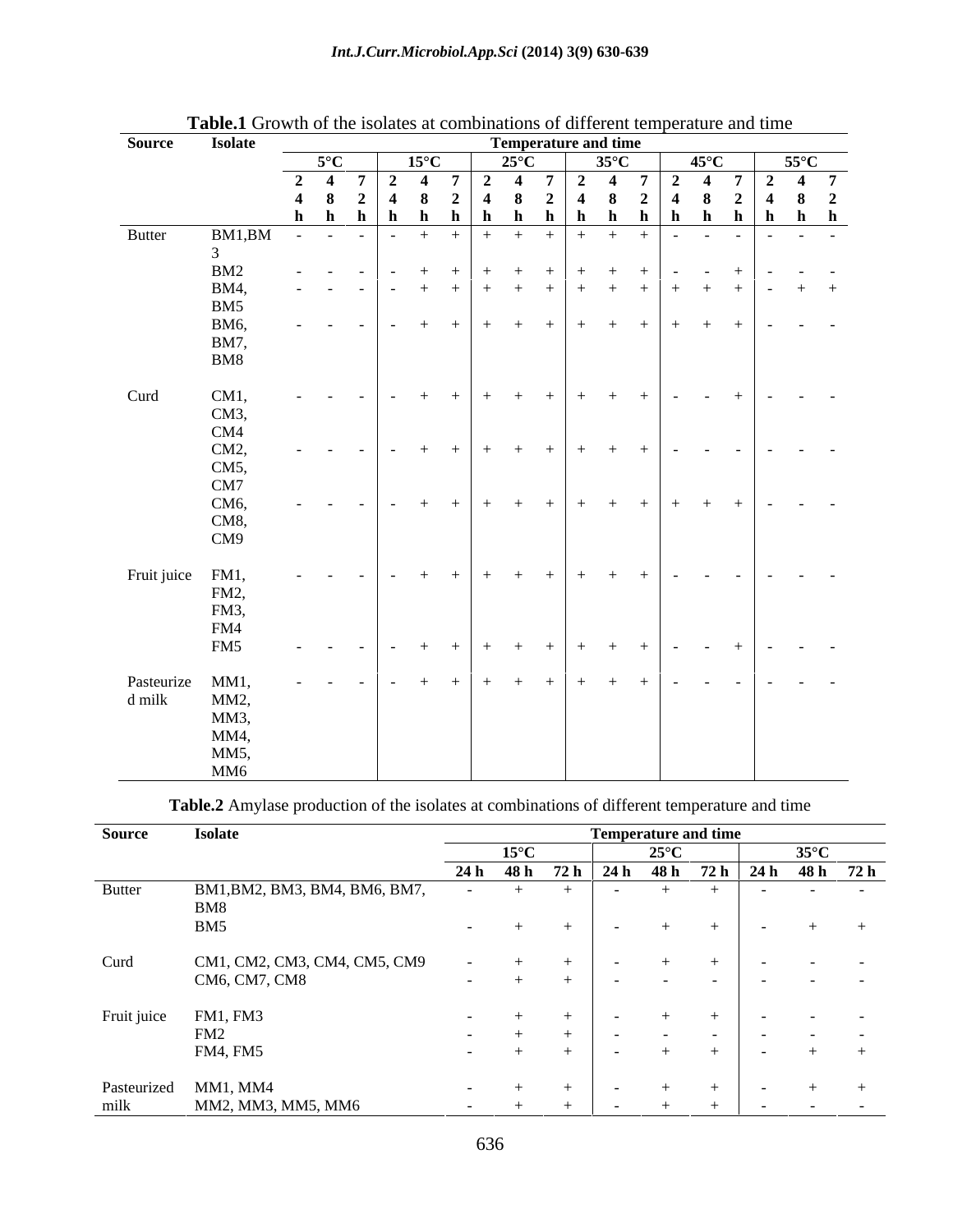| <b>Source</b> | <b>Isolate</b>                                                                                                 |                                                    |                             |  | <b>Temperature and time</b> |                                                                                                                                                                                                                                |                                                                                                                     |                                   |  |
|---------------|----------------------------------------------------------------------------------------------------------------|----------------------------------------------------|-----------------------------|--|-----------------------------|--------------------------------------------------------------------------------------------------------------------------------------------------------------------------------------------------------------------------------|---------------------------------------------------------------------------------------------------------------------|-----------------------------------|--|
|               |                                                                                                                | $\overline{15}^{\circ}$ C                          |                             |  | $25^{\circ}$ C              |                                                                                                                                                                                                                                |                                                                                                                     | 35° $\mathsf{C}$                  |  |
|               |                                                                                                                | 24 h 48 h                                          | 72 h                        |  |                             |                                                                                                                                                                                                                                |                                                                                                                     |                                   |  |
| <b>Butter</b> | BM1, BM5, BM8                                                                                                  |                                                    | the company of the company  |  |                             | and the contract of the contract of the contract of the contract of the contract of the contract of the contract of the contract of the contract of the contract of the contract of the contract of the contract of the contra |                                                                                                                     | $ +$ $+$                          |  |
|               | BM2, BM3, BM4,                                                                                                 |                                                    | and the company of the com- |  |                             |                                                                                                                                                                                                                                | and the contract of the contract of the contract of the contract of the contract of the contract of the contract of |                                   |  |
|               | BM6, BM7                                                                                                       |                                                    |                             |  |                             |                                                                                                                                                                                                                                |                                                                                                                     |                                   |  |
|               |                                                                                                                |                                                    |                             |  |                             |                                                                                                                                                                                                                                |                                                                                                                     |                                   |  |
| Curd          | CM1, CM2                                                                                                       | the company of the company of the                  |                             |  |                             |                                                                                                                                                                                                                                |                                                                                                                     |                                   |  |
|               | CM3, CM4, CM5,                                                                                                 | the control of the control of the con-             |                             |  |                             |                                                                                                                                                                                                                                | オー・ショット アンディー・オー・ショット かんしょう                                                                                         |                                   |  |
|               | CM6, CM8, CM9                                                                                                  |                                                    |                             |  |                             |                                                                                                                                                                                                                                |                                                                                                                     |                                   |  |
|               | CM7                                                                                                            |                                                    |                             |  |                             |                                                                                                                                                                                                                                |                                                                                                                     | the company of the company of the |  |
|               |                                                                                                                |                                                    |                             |  |                             |                                                                                                                                                                                                                                |                                                                                                                     |                                   |  |
|               | Fruit juice FM1, FM2, FM3, $\qquad \qquad - \qquad$ $\qquad \qquad - \qquad$ $\qquad \qquad - \qquad - \qquad$ |                                                    |                             |  |                             |                                                                                                                                                                                                                                |                                                                                                                     |                                   |  |
|               | FM4 FM5                                                                                                        |                                                    |                             |  |                             |                                                                                                                                                                                                                                |                                                                                                                     |                                   |  |
|               |                                                                                                                |                                                    |                             |  |                             |                                                                                                                                                                                                                                |                                                                                                                     |                                   |  |
|               | Pasteurized MM1, MM3,                                                                                          | 그는 그 그는 그 그는 그 사람들을 하고 있는 것이 없는 것이 없는 것이 없는 것이 없다. |                             |  |                             |                                                                                                                                                                                                                                |                                                                                                                     |                                   |  |
| milk          | MM4, MM6                                                                                                       |                                                    |                             |  |                             |                                                                                                                                                                                                                                |                                                                                                                     |                                   |  |
|               | MM2, BMM5                                                                                                      |                                                    |                             |  |                             |                                                                                                                                                                                                                                | $      +$ $+$ $ +$ $+$ $+$                                                                                          |                                   |  |

**Table.3** Caseinase production of the isolates at combinations of different temperature and time

## **Table.4** Lipase production of the isolates at combinations of different temperature and time

| Source        | <b>Isolate</b>             |                          |                                   |                                        |                                   | <b>Temperature and time</b> |                                   |          |                                      |  |
|---------------|----------------------------|--------------------------|-----------------------------------|----------------------------------------|-----------------------------------|-----------------------------|-----------------------------------|----------|--------------------------------------|--|
|               |                            |                          |                                   |                                        |                                   | $25^{\circ}$ C .            |                                   |          | $35^{\circ}C$                        |  |
|               |                            |                          | $24 h$ 48 h                       |                                        |                                   |                             |                                   |          | $72 h$ 24h 48h 72h 24h 48h 72h       |  |
| <b>Butter</b> | BM1, BM2                   |                          | the company of the company of     | <b>Contract Contract</b>               | the company of the company of     |                             | and the state of the              |          | the company's state of the company's |  |
|               | BM3, BM4, BM5,             | $\sim$ $-$               | <b>Contract Contract Contract</b> | <b>Contract Contract Contract</b>      |                                   | $ +$ $+$                    |                                   |          | the company of the company of the    |  |
|               | BM6, BM7, BM8              |                          |                                   |                                        |                                   |                             |                                   |          |                                      |  |
|               |                            |                          |                                   |                                        |                                   |                             |                                   |          |                                      |  |
| Curd          | CM1                        | <b>Contract Contract</b> | <b>Contract Contract</b>          | <b>Contract Contract Contract</b>      | <b>Service</b> State              |                             | $+$                               | $ +$ $-$ |                                      |  |
|               | CM2, CM3, CM4,             |                          | $\sim$ 100 $\pm$ 100 $\pm$        | $\sim 1000$ m $^{-1}$                  | <b>Committee</b>                  | $+$                         | $+$                               |          | the company of the company of the    |  |
|               | CM5, CM6, CM7,             |                          |                                   |                                        |                                   |                             |                                   |          |                                      |  |
|               | CM8, CM9                   |                          |                                   |                                        |                                   |                             |                                   |          |                                      |  |
|               |                            |                          |                                   |                                        |                                   |                             |                                   |          |                                      |  |
|               | Fruit juice FM1, FM2, FM3, | <b>Contract Contract</b> | <b>Contract Contract</b>          | <b>Contract Contract Contract</b>      | and the company of the company    |                             | <b>Contract Contract Contract</b> |          | the company's state of the company's |  |
|               | FM4 FM5                    |                          |                                   |                                        |                                   |                             |                                   |          |                                      |  |
|               |                            |                          |                                   |                                        |                                   |                             |                                   |          |                                      |  |
|               | Pasteurized MM1, MM2,      |                          |                                   | the control of the control of the con- | the company's company's company's |                             | <b>Contract Contract</b>          |          | the company's state of the company's |  |
| milk          | MM3, MM4,                  |                          |                                   |                                        |                                   |                             |                                   |          |                                      |  |
|               | MM65, MM6                  |                          |                                   |                                        |                                   |                             |                                   |          |                                      |  |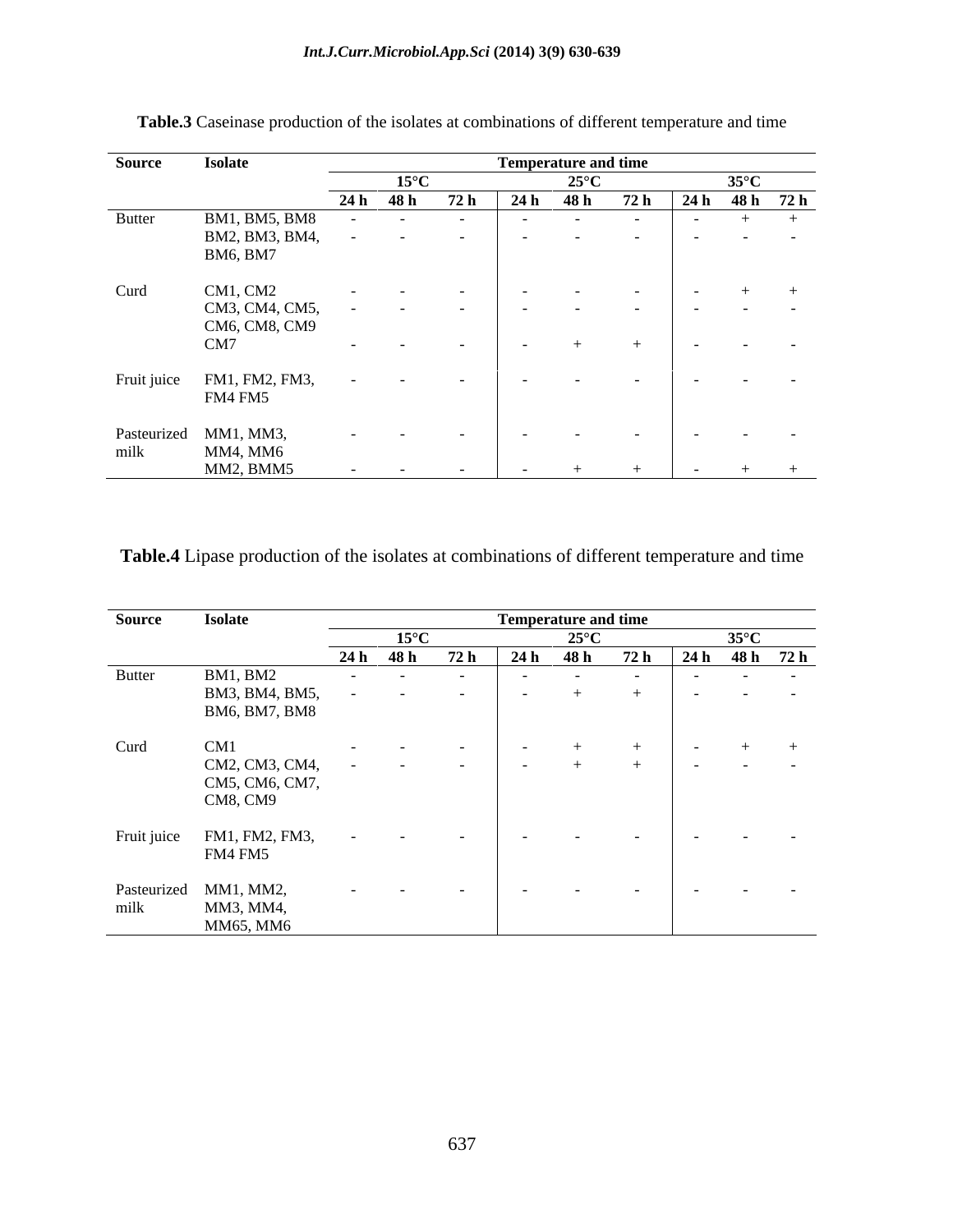| Mechanism of action                                     | Antibiotic (disc <sup>-1</sup> | No. of isolates |                        |    |  |  |
|---------------------------------------------------------|--------------------------------|-----------------|------------------------|----|--|--|
|                                                         |                                | Sensitive       | Intermediate Resistant |    |  |  |
| Cell wall synthesis inhibitor                           | Ampicillin $(10\mu g)$         | $\overline{0}$  |                        | 28 |  |  |
|                                                         | Ticarcillin $(75\mu g)$        |                 |                        | 26 |  |  |
|                                                         | Imipenem $(10\mu g)$           | 28              | $\theta$               |    |  |  |
| Cell membrane synthesis<br>inhibitor                    | Polymyxin B<br>(300U)          |                 |                        | 24 |  |  |
|                                                         | Colistin $(10\mu g)$           |                 | $\theta$               | 24 |  |  |
| Protein synthesis inhibitor                             | Streptomycin<br>$(30\mu g)$    | 28              | $\theta$               |    |  |  |
|                                                         | Amikacin (30µg)                | 26              | $\overline{0}$         |    |  |  |
|                                                         | Gentamicin (10µg)              | 27              |                        |    |  |  |
|                                                         | Nitillin $(3 \mu g)$           | 27              |                        |    |  |  |
|                                                         | Tetracycline (30µg) 5          |                 | 10                     | 13 |  |  |
| Nucleic acid synthesis inhibitor Ciprofloxacin (5µg) 26 |                                |                 |                        |    |  |  |

### **Table.5** Antibiogram of the isolates (n=28) from some refrigerated foods

## **Acknowledgement**

Authors are thankful to Ramakrishna Vivekananda Mission Sarada Ma Girls College authority for providing financial and infrastructural assistance and Reviews in Microbiology. 30, 55 Principal, Ramakrishna Mission

- Adams, M. R., and Moss, M. O. 1995.<br>International Journal Food
- Bauer, A.W., W. M. Kirby, J. C. Sherris and Turck M. 1966. Antibiotic susceptibility testing by a  $\overline{C}$  cu. Academic Fress, London.
- Bello, O. O., T. K. Bello, M. O. Fashola Microbiological quality of some locally-produced fruit juices in Ogun State, South western Nigeria. E3 Journal of Microbiology Research.<br>
2(1), 001-008. The Modern food dairy products. In Modern food
- Chang, S. S., and Kang, D. H. 2004. Spoilage of fruit juice by bacilli: isolation and characterization of the spoiling microorganisms. Critical 74.
- Vidyamandira for constant encouragement Granum, P. E., S. Brynestad and Kramer J. and support. M.1993. Analysis of enterotoxin **References**<br>
products, food poisoning incidences Food Microbiology. The Royal and the Humanonial countries is not too the room of the Royal production by *B.cereus* from dairy and non-gastrointestinal infections. International Journal Food Microbiology. 17 (4), 269-279.
	- Society of Chemistry, Cambridge.<br>
	Example 2001 Marrian, M. F., 1998. Laboratory Harrigan, W. F., 1998. Laboratory Methods in Food Microbiology, 3<sup>rd</sup> rd ed. Academic Press, London.
	- standardized single disk method.<br>Microbiological Specifications for<br>Microbiological Specifications for Am. J. Clin. Pathol. 45(4), 493-496.<br>
	Foods). 2005. Microganisms in and Oluwadun A.  $2014$ .  $1000$   $1000$   $1100$   $1100$ ICMSF (International Commission on Microbiological Specifications for Foods). 2005. Microrganisms in Foods. Microbial Ecology of food commodities. Chap 11: Oil and Fat based foods. Kluwer Academic/ Plenum Publishers, New York.
		- Jay, J., 1996. Fermentation and fermented dairy products. In Modern food